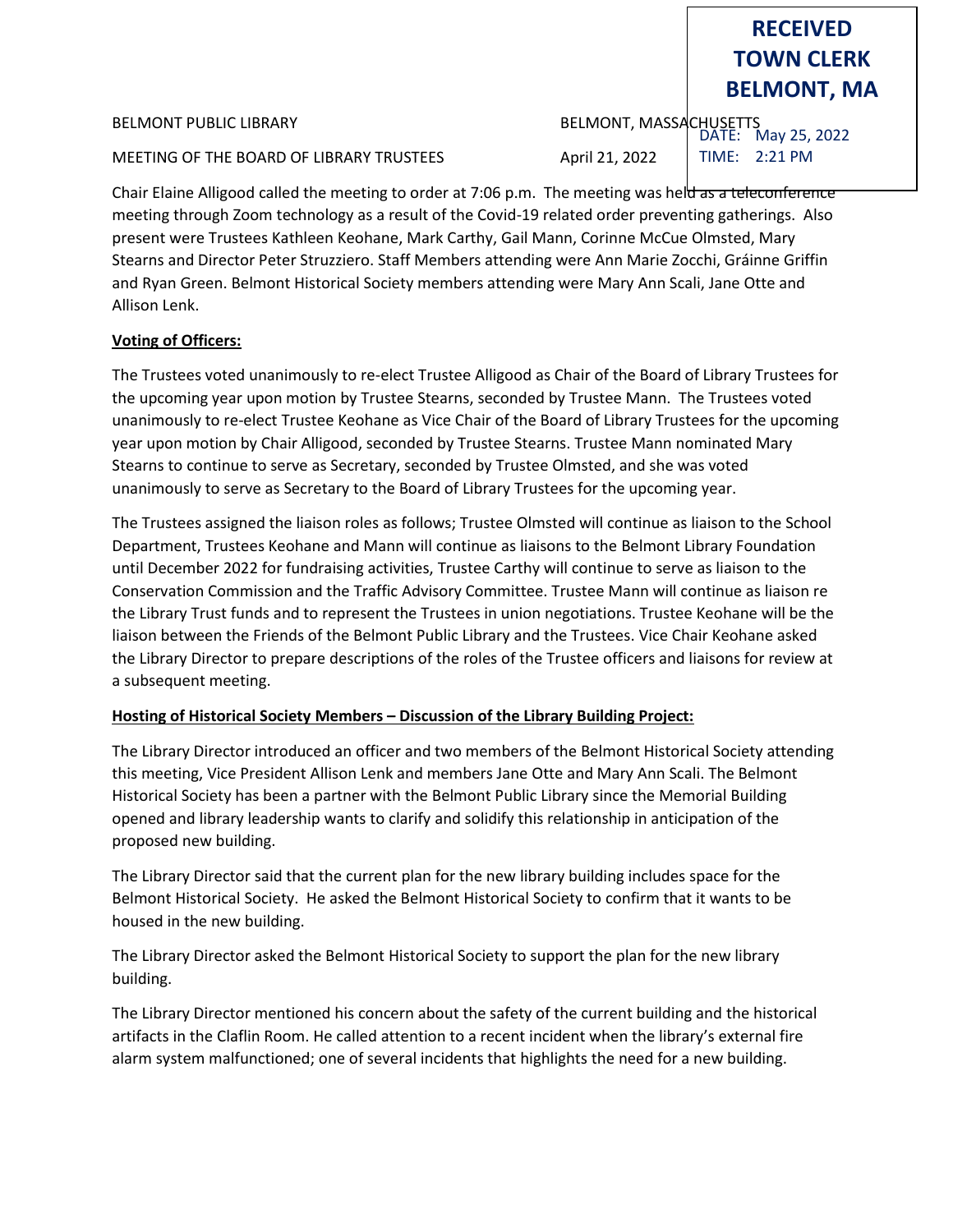Assuming interest in being housed in the new building, the Library Director and Trustees requested that the Belmont Historical Society consider what accommodations they would need in the space allocated for them in the plans for the new building and assuming a debt exclusion is successful, discuss these accommodations and the Society's plans for funding them with the Library Director and Trustees.

The Library Director described the planning necessary to care for the library's valuable items during demolition and construction of a new library building. The Library Director will need to find removal and storage facilities for its valuable items, including the stained-glass windows in the Children's Room and the Veterans' Memorial. The Library Director noted that he planned to explore applying for CPA grants to cover the costs of moving, refurbishing and reinstalling historical items the library owns, and he noted that the CPA grant submissions must include estimates and vendor quotes for these costs.

The Library Director emphasized that the historical artifacts in the Claflin Room are the property of the Belmont Historical Society; when the current library was built, the Claflin Room was outfitted with private funds. The Trustees noted that the Society is responsible for removing, storing, preserving and reinstalling these items should the new building effort proceed. Vice Chair Keohane suggested that the Belmont Historical Society explore sources of funding to deal with their materials, such as applying for a CPA grant.

The Trustees described the CPA grant time line. Grant applications must be submitted in the fall of 2022 to be voted on at the May and June 2023 town meetings. This timing is important to consider for requesting funds to remove artifacts. A CPA application requires cost estimates and vendor quotes. The preliminary application is due in September 2022.

Trustee Mann asked that the Belmont Historical Society develop a timeline of when they expect to affirm their desire to be in the new library building. Trustee Mann noted the anticipated timeline for the project, assuming a positive debt exclusion vote, including removal by the Historical Society of all of its property currently in the Claflin Room by the end of calendar year 2023.

Trustee Carthy noted that the new library will be a safer place for the Belmont Historical Society materials and these materials would have broader viewing if placed in glass cases.

Vice President Lenk said she will speak with the Belmont Historical Society Board. The Library Director offered to meet with the Historical Society Board.

#### **Review of Minutes:**

requesting funds to re move artifa cts. A CPC a pplicati on require s cost estimates a nd vendor quotes. The preliminary application is due in Se ptember 2022.

The review of the March 17 meeting minutes was deferred to ensure the Trustees have an opportunity to review the amended version. The March 17 meeting minutes will be reviewed at the May 19 meeting. Trustee Mann made a motion to accept the March 31 minutes as amended and it was seconded by Trustee Keohane. The motion to accept these minutes passed unanimously.

#### **Library Operations Update:**

Replacement of the outside electrical conduit has mostly been completed. The space outside of the building is now lit at night, only one section of work to be done remains for this project.

Library circulation keeps increasing. March circulation is the highest in two years at 56,000.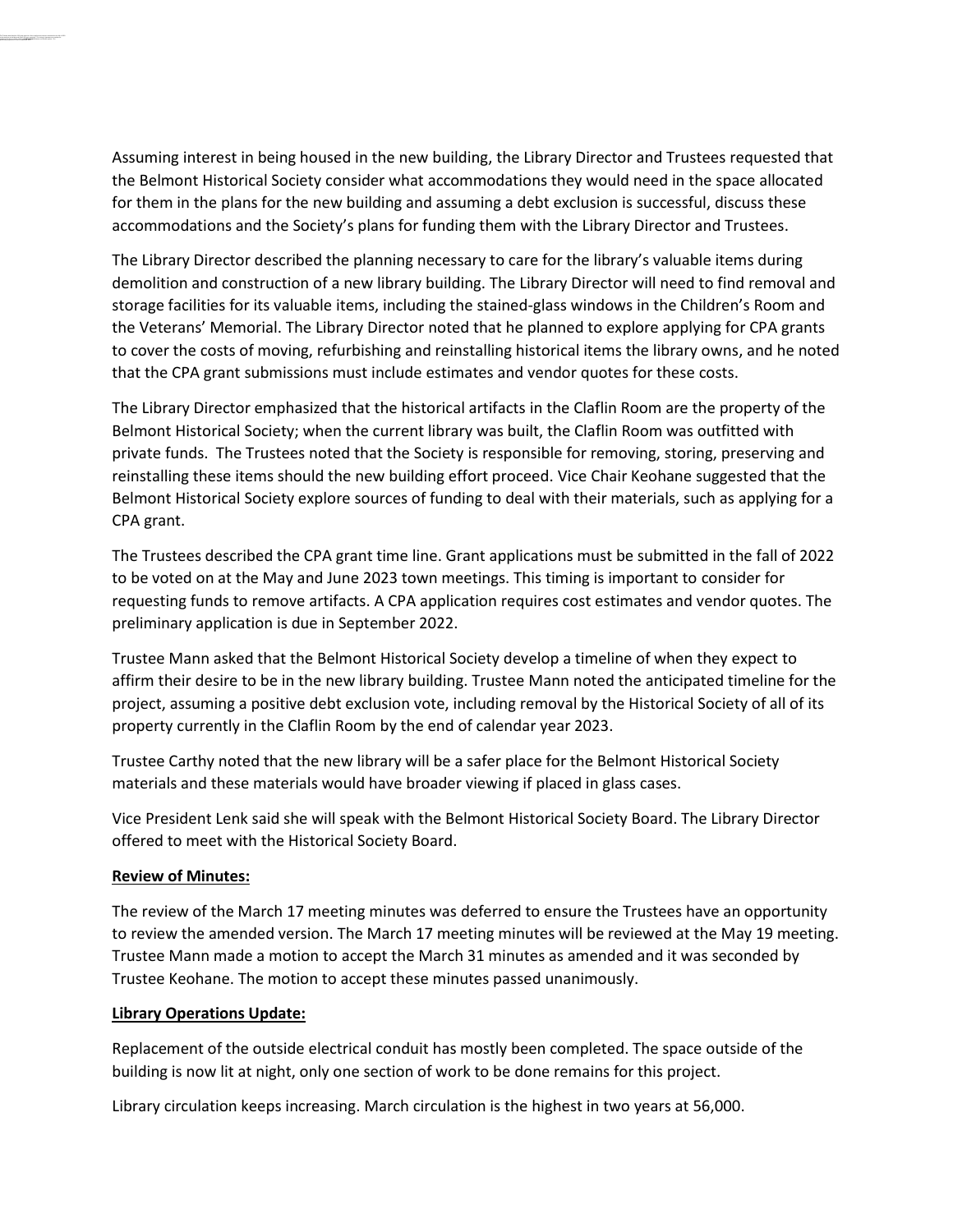As of April 2022, the library is now permitting outside groups to request use of the Assembly and Flett rooms.

Vice Chair Keohane asked the Library Director to provide a time line of the dates when the library was closed, partially open, when staff was in the building and when programs restarted during the pandemic. The initial closing due to the virus occurred March 13, 2020.

## **Building Project Update:**

• Budget review

Vice Chair Keohane described the current review of the library building project budget. Costs have increased due to increase in materials cost and market volatility factors. The updated cost numbers will be presented to the Select Board and at the Town Meeting next month.

Vice Chair Keohane gave an update on fundraising. Lawn signs will return in May to start community fundraising.

There will be a public forum on the library building project tentatively scheduled for June 7 to present the refreshed information. This will be an opportunity to enhance community awareness of the library building project and get community feedback.

Vice Chair Keohane anticipates that there will be a joint meeting of the Select Board and the Library Trustees prior to the Select Board taking a vote in July on moving forward with the library building project.

• Community Preservation Grant Possibilities

The Library Director has looked into opportunities available through Belmont's Community Preservation program to support removal, refurbishment, storage and reinstallation of historical items in the library. He met with the Historic District Commission and requested a letter of support for this component of the library building project. On April 12, 2022, the Historic District Commission voted unanimously to support the Library Board of Trustees efforts to receive Community Preservation Act funding to preserve the Public Library's Veterans Memorial plaques, stained glass windows, as well as additional plaques and historical components in the current building that include removal, refurbishing and reinstallation.

## **Library Foundation & Friends Updates**

The Belmont Library Building Committee met with the Belmont Library Foundation to provide information about naming opportunities in the new building.

Vice Chair Keohane reported that there has been keen interest in making donations to the new library. As of now \$2.1M is available for the new library and more than 700 families have donated.

The Friends of the Belmont Public Library launched "the Bookstore" on April 24 in the Children's Room, which is an everyday book sale for children's items.

The Friends will sponsor a Stars Wars themed event at the library on May 7.

The Friends 50th Anniversary Committee will sponsor a tea at the Homer House in September.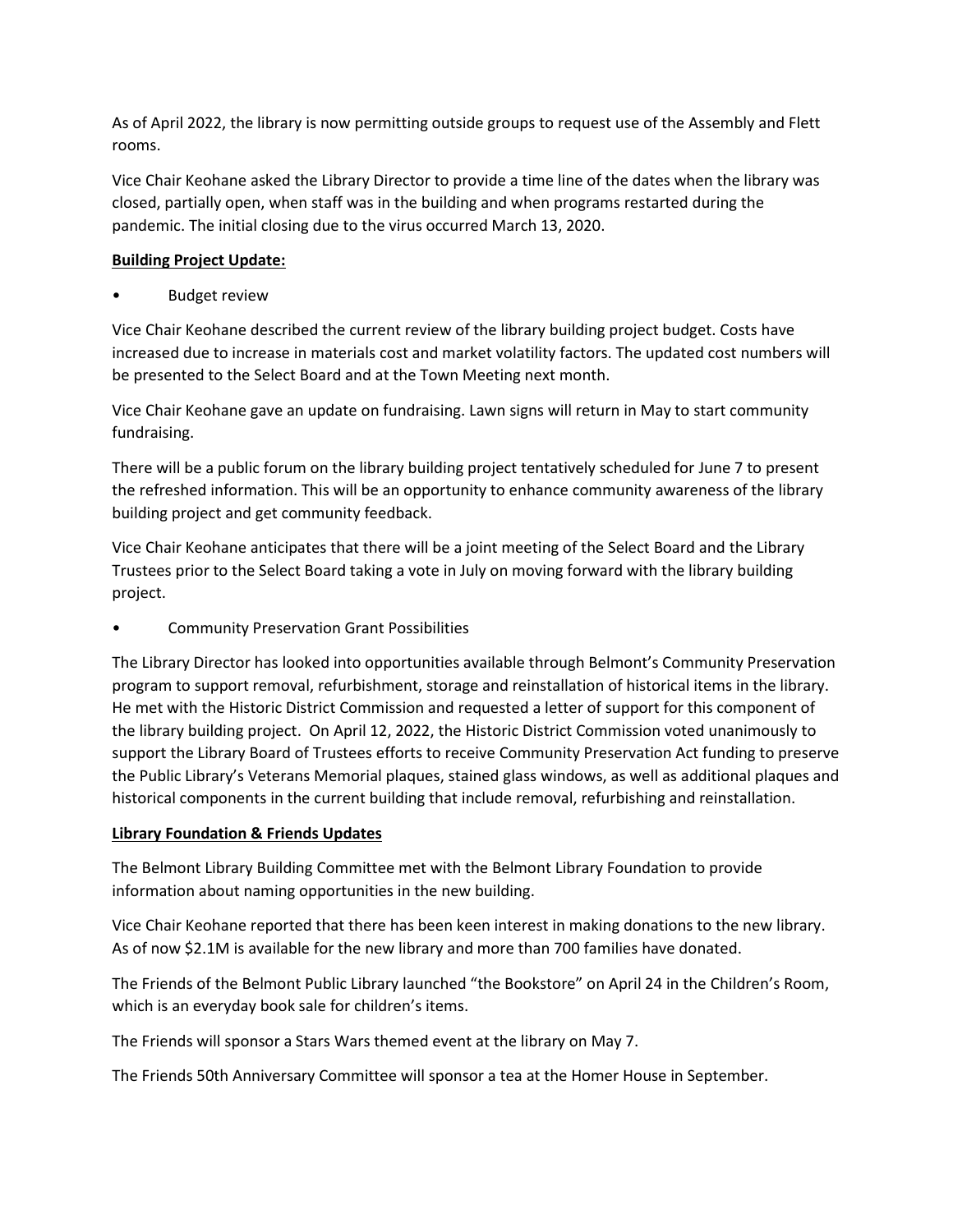### **School Committee & Rink Updates**

Vice Chair Keohane and Trustee Olmsted attended the April 12 School Committee meeting to update them on the library's activities. Vice Chair Keohane described the Library Building Committee's proposal to name the collaborative study rooms after Belmont schools past and present. This idea was well received.

The School Superintendent stated his appreciation of the Library Director's many efforts on behalf of the schools.

The School Committee elected a new Chair, Meg Moriarty and new Secretary Amy Checkoway.

There was a meeting showing the four concepts for a new or refurbished ice rink.

### **Discussion and vote on Meeting Room Policy:**

The Library Director presented a revised meeting room policy necessitated by the introduction of an online application process for the meeting room calendar to end the use of paper reservation forms. He asked the Trustees to review this revised policy. Introduction of an electronic calendar permits the public to check room availability on line. The policy revision also included updated costs for room rentals. The Library Director said that acceptance of this revision will require a by-law change to be submitted as a follow-up to the acceptance of the revision.

Trustee Carthy asked whether room rental will be limited to Belmont groups. Vice Chair Keohane asked that pandemic language be added to the draft revision. Trustee Mann asked that the revision give priority to Belmont nonprofit groups.

The Library Director said that this revision is for the current building. The policy will be reviewed for applicability to the library when operating in temporary space and again when the new building opens. The Trustees asked for more time to review the policy and action was deferred on the request for approval.

## **Director's Report:**

State law defines public meetings and the state has permitted remote meetings to continue for 2 more months. If Belmont decides to have hybrid meetings, Belmont would have to adopt the state mandates for quorum requirements for hybrid meetings.

The Library Director and staff recently acknowledged the 100th birthday for long term library employee Muriel McGinty who worked for the library for more than 50 years

The Library Director, a member of the Minuteman Library Network Executive Board, has been nominated to become Vice President of the Network.

Vice Chair Keohane, Trustee Mann and the Library Director reviewed the funds currently available for the new building. The Library Building Project Fund was established in 2020 and has been in a noninterest-bearing account. To achieve consolidation of capital building funds Trustee Mann moved that the Library Director instruct the Town Treasurer's office to consolidate funds held by the Town for the Library designated as the Library Building Project 2020 into the existing Library Capital Building Fund, with such consolidated fund to be renamed "Library Capital Building Fund 2020, and with all current and